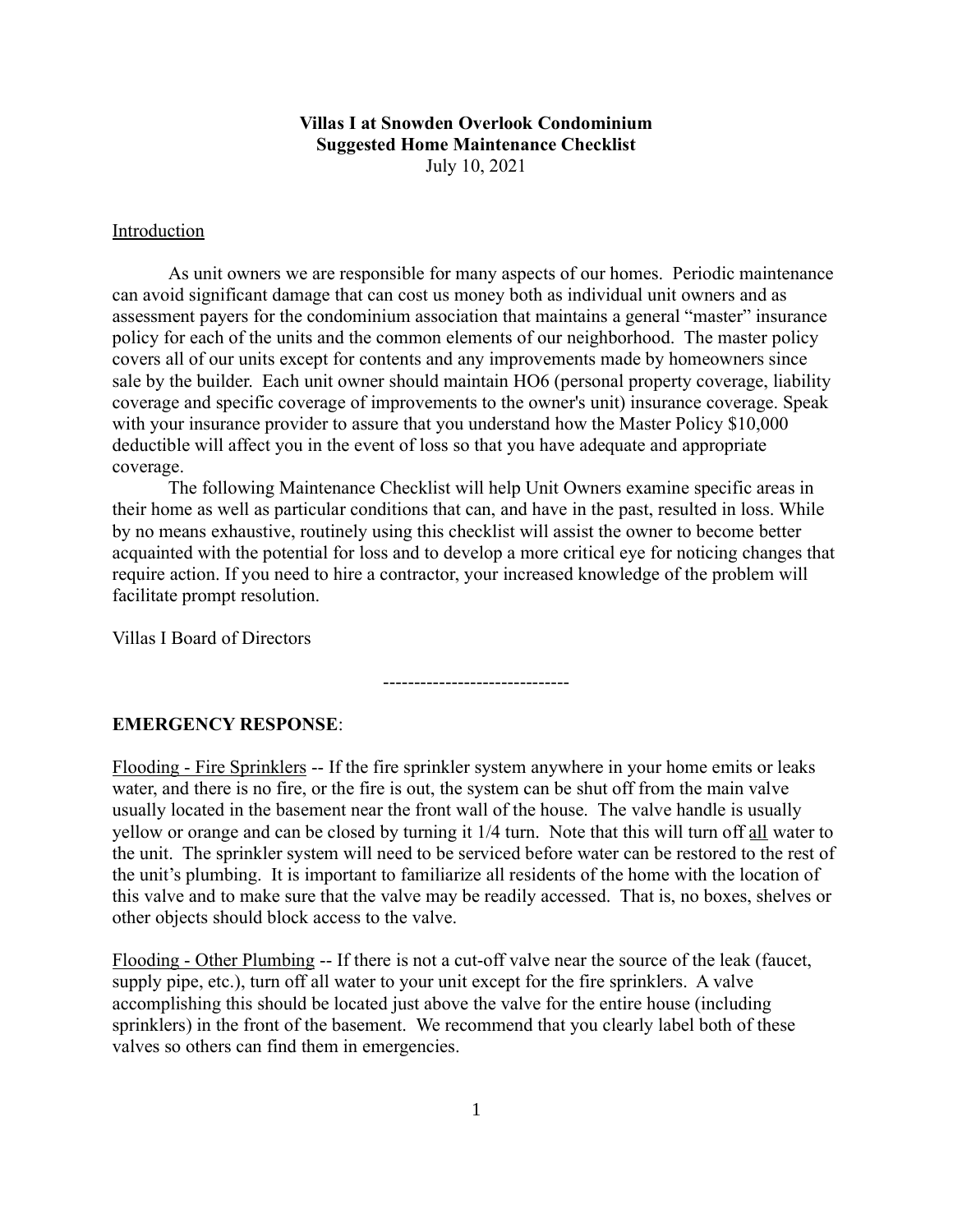Flooding - from Sump or under Basement Door -- Call plumber or WPM (see "Other Emergency Help" below).

Gas -- If you smell gas, leave the unit, alert your neighbors, and call BGE's 24-hour emergency service at 800-685-0123.

Other Emergency Help: If you have an urgent maintenance issue, remember that the Villas I management company, WP&M, has a 24-hour number for after-hours emergencies: 443-796- 7192. Be aware, however, that in most cases, you will be billed for any help sent by WPM.

Fire Department -- Dial 911.

# PERIODIC MAINTENANCE:

Heating and Air Conditioning:

Change basement and attic filters -- At least every Spring and Fall, but more frequently if required by dusty conditions.

Check AC condensation traps in basement and attic to be sure they are clear and perhaps add a little bleach to control mold growth -- Spring and Fall

Check for water dripping from an attic condensate overflow pipe, which usually is a small white plastic pipe exiting the house over the driveway (but some units have pipes that exit on the side, or not at all.) This indicates that the drain line is blocked and requires immediate service.

# Plumbing:

Close cut-off valves for any exterior faucets in the fall to avoid freeze damage. Most units have two, one in the rear and one in the garage, but a few end units also have spigots on the side wall. The rear, garage, and any side or other, spigots should be cut off by closing valves inside your home. These cut-off valves are usually located near the basement furnace. It is also a good idea to open the outside spigot once it is turned off from inside, to allow water to drain or evaporate. All this is to avoid frozen pipes that can flood a basement. Reopen in Spring. The cut-off valves are often located in the basement furnace enclosure.

Note any leaks in water supply pipes, drain pipes, or plumbing fixtures and have them repaired. Check continually under sinks.

Rarely-Used Plumbing -- If you have bathrooms or sinks that are not regularly used, it is useful to run water into any sinks, tubs or showers and flush the toilets about monthly. This prevents the traps from drying out and stops sewer gases from entering your home. It may also help to keep faucet valves working by exercising them.

Dryer Vents: Most of our homes have long pipes that carry the exhaust air from the clothes dryer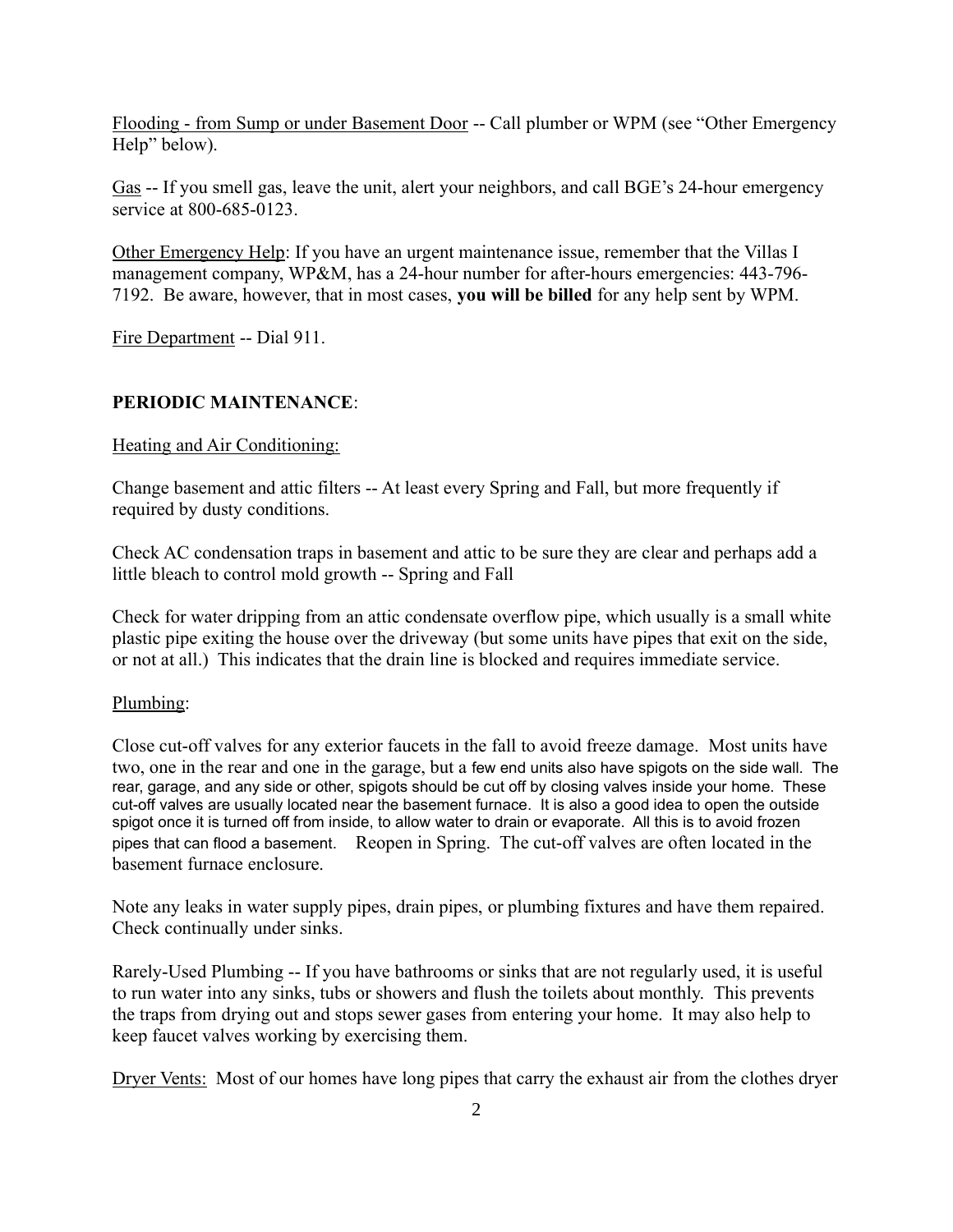through the rear wall of the house. Many of these pipes are so long that they have automatic booster fans installed near the middle to help the exhaust reach the outside. (These fans are usually accessible somewhere in the basement ceiling.) These pipes can slowly accumulate lint that can eventually partially or completely block the pipe and jam the booster fan. These pipes need to be cleaned periodically with special equipment to restore the efficiency of your dryer and prevent lint fires. You can minimize the accumulation of lint by cleaning the lint filter in your dryer frequently, perhaps after every load.

Fire Suppression Sprinklers: It is a good idea to visually inspect the sprinkler heads in your home for any water leakage and to make sure that all painter protection caps are removed, that there are no objects hung from the sprinkler heads, that they are clear of paint or other debris, and that there are no obstructions to sprinkler operation near them. If any of the sprinkler heads are significantly fouled with paint or other material, you should seek the help of a company qualified to work on such systems. Replacement of the affected heads may be required.

In addition, it is highly recommended by the Washington Suburban Sanitary Commission that the backflow preventer valve in each unit's sprinkler system be replaced every five years. Howard County also supports this recommendation, as well as most manufacturers of the valves. The backflow preventer valve prevents stagnant water, that has been sitting in your home's sprinkler system, from backing up into your drinking water supply. In Villas 1 units, the valve should be located in the basement, in the front of the house, near where the main water supply pipe enters the unit. Replacement of the valve by a plumber qualified to do it should run several hundred dollars.

Garage Doors – These should be lubricated periodically. Apply lubricant to hinges and rollers in door tracks at the side. In addition, the springs at the top of each door should be lubricated with a product such as Service Springs Multipurpose Spray Lube, Door and Operator Lubricant. The springs should be sprayed when the door is down, so the coils will separate slightly to permit the spray to penetrate. (Recommended by Overhead Door technician 12/15/2020)

#### Storm Water Management:

Areaway (at bottom of basement steps to outside) present in some units, and any window wells at basement windows -- There is a drain at the bottom of these structures, meant to carry storm water to your unit's basement sump where it can be pumped out of the house. Remove leaves or other debris that may accumulate there and block the flow of water into the drain. This could allow water to rise and enter at the bottom of doors and windows. Check frequently, during heavy downpours, and especially before extended absences.

Sump pumps -- check operation of pump at least twice a year and during heavy downpours. Consider installation of a backup pump if one is not already installed (see below).

Backup sump pumps -- Some units have these devices installed. Most operate on battery power in the event of main pump failure or power outage. If battery powered, the battery water should be checked at least twice a year and replenished as necessary. Batteries may require replacement every 5 years or so.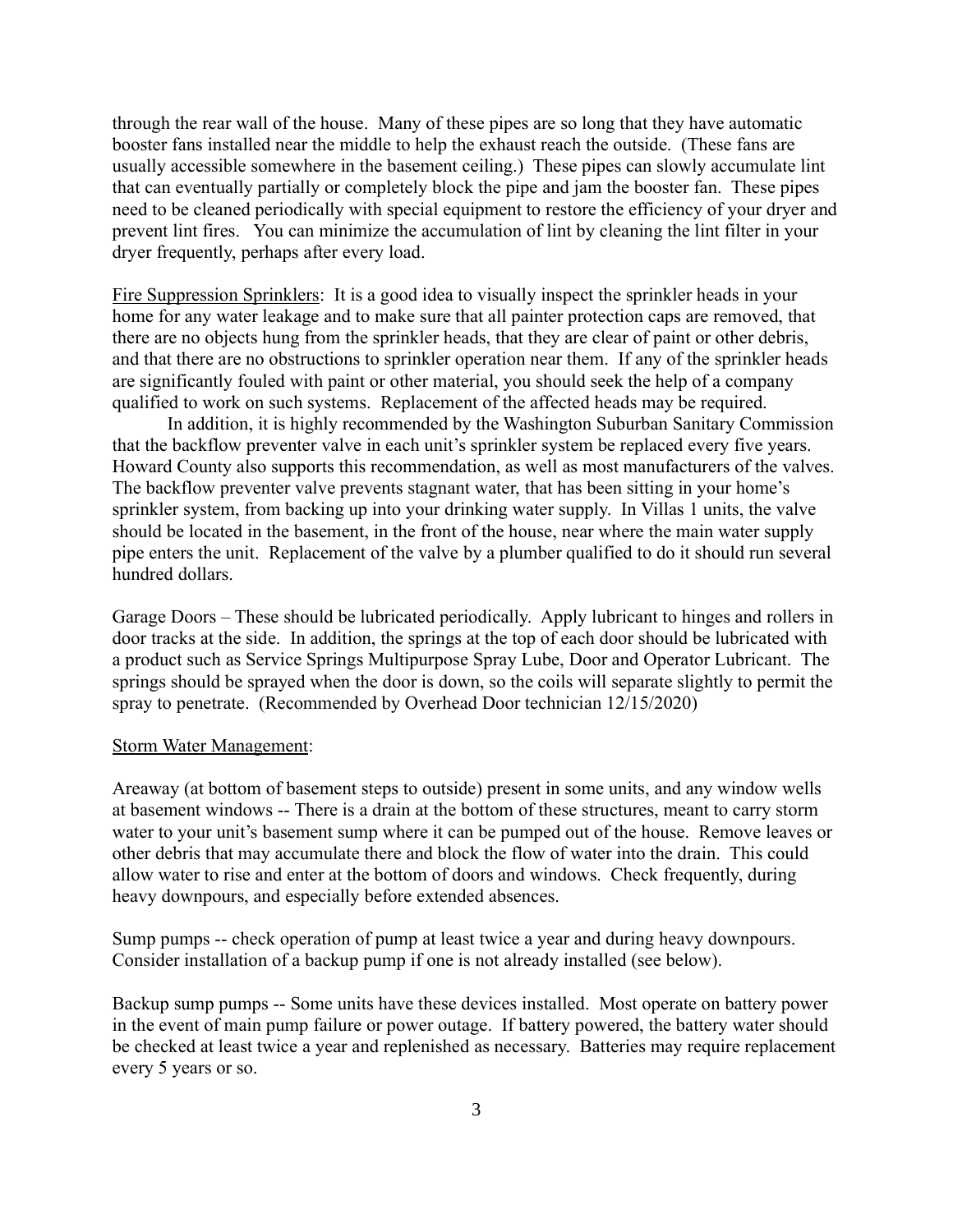Water Alarms -- You may wish to install one or more water alarms that can alert you to water entering the basement or in other vulnerable locations in your home. These alarms are available at hardware stores and on line. They can also be placed in other areas where leaks are possible, such as near clothes washers and under sinks. Some can notify you by email or text message, even when you are away.

Sump pump discharge -- Check that the pump outlet at the rear or side of your unit carries water away from the house. This can be done through grading of soil, splash blocks, or pipe extensions.

Gutters and Downspouts -- If you observe significant overflows during storms, this should be reported to the management company. Note, however, that we sometimes observe some water overflowing even clear gutters during especially heavy downpours. Damage to these items should also be reported to management.

Some downspouts empty into underground pipes. These pipes, as long as they serve only our home (carry water from only our home), and any similar pipes carrying sump pump or other storm water, are our responsibility as unit owners for maintenance, repair and replacement. So please inspect their operation. If they overflow, it could be due to breaks or blockages in the pipe or at its outlet. It could also be caused by blockages downstream, which may be the responsibility of our association. If you are unsure whether the malfunction is in a part for which you are responsible, please contact our management company for assistance.

Grading -- Fill any depressions in your yard that could cause water to flow or pool against the foundation of the house. Also check around the concrete pad at the top of areaway stairs for voids that require filling.

Gas Pipes – Homeowners are responsible for pipes after the gas meter. (BGE is responsible for pipes leading to (supplying gas to) the meter and the meter itself.) These pipes begin outside, leading from the meter to the house. They are usually made of iron that can rust and begin to leak as a consequence. You should consider painting these pipes with rust-resistant paint. They should be checked periodically for peeling paint, rust, gas odor, or other problems.

## Escape:

Basement Escape Window -- If your home does not have a basement door to the outside, you should have a basement window intended for escape in emergencies. Such a window may be in a window well containing a ladder to the surface outside. Please check periodically that this escape route is unblocked on either the inside or outside and is workable. That is, ensure that the window can be opened readily. All residents of your unit should be aware of the escape window's purpose and location.

## Exterior:

Plantings – Our yards need maintenance too. Unit owners should: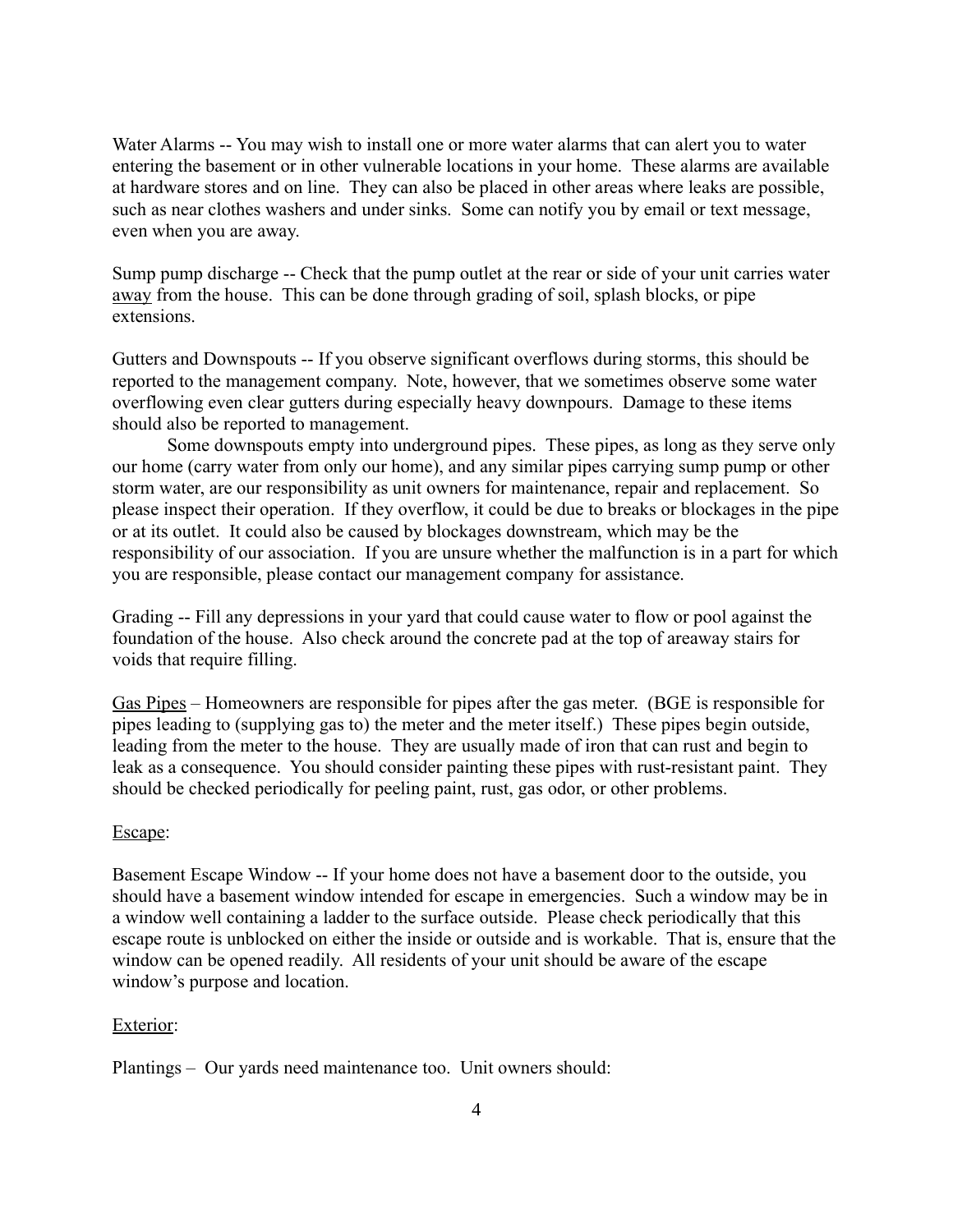– Remove and replace dead shrubs and trees.

– Trim or remove trees or shrubs that rub or grow against the house, its gutters or downspouts, privacy fencing, decks, etc. This can do considerable damage to siding and other parts of your home.

– Reseed bare lawn areas.

Siding, Privacy Fences, Decks, Areaway Walls, Steps and Walks – Remove dirt and mold from these surfaces using cleaning products and/or pressure washing.

## OTHER ITEMS TO BE MONITORED CONTINUOUSLY:

Roofing -- Report any leaks into the unit to the management company as soon as possible.

Siding -- Report any leaks into the unit to the management company as soon as possible.

Rain Water -- Check for soil erosion. As with sump pump outlets, this problem can be addressed through regrading of soil and/or the addition or adjustment of splash blocks, pipes or other devices to carry rain water from downspouts away from your home.

Electrical -- Loss of power in part of your unit can be a result of a tripped Ground-Fault Interruption (GFI) device. After checking your basement electrical panel for a tripped breaker, check for outlets containing a GFI device. Many units have two in the kitchen and at least two others, one in the basement and one in the first floor powder room. These outlets often have a light that turns on when the device has been tripped, turning off power. It can often be reset by a button on the same outlet. Note that these GFI outlets usually control several other outlets, sometimes in remote areas of the house.

Smoke Detectors -- Most units have 6 or 7 of these. While they should be hard-wired to the house's electrical supply, they also contain backup batteries that should be replaced every 1 to 3 years or so, or when one or more of the detectors begins to chirp. Some detectors may be marked for replacement after a specified period. This information is often located in user manuals or on a label which can often be viewed by rotating the detector so that it can be pulled down from its mount on the ceiling for examination. If you still have some original detectors in place, you should know that it is recommended that all smoke detectors in your home be replaced every ten years. When you replace them, note that even hard-wired detectors, such as those installed in Villas 1 homes, are now available with 10-year batteries. These sealed-in, long-life-battery smoke alarms provide continuous protection for a decade, and the National Fire Protection Association and National Association of State Fire Marshals recommend their use. This could mean no more chirping in the middle of the night. There are also models that detect both smoke and carbon monoxide and those with other features as well. Keep yourself safe by replacing your detectors.

Carbon Monoxide Detectors -- If you have any of these in your home, note that they require periodic replacement. Check the device for the date. It is often recommended that carbon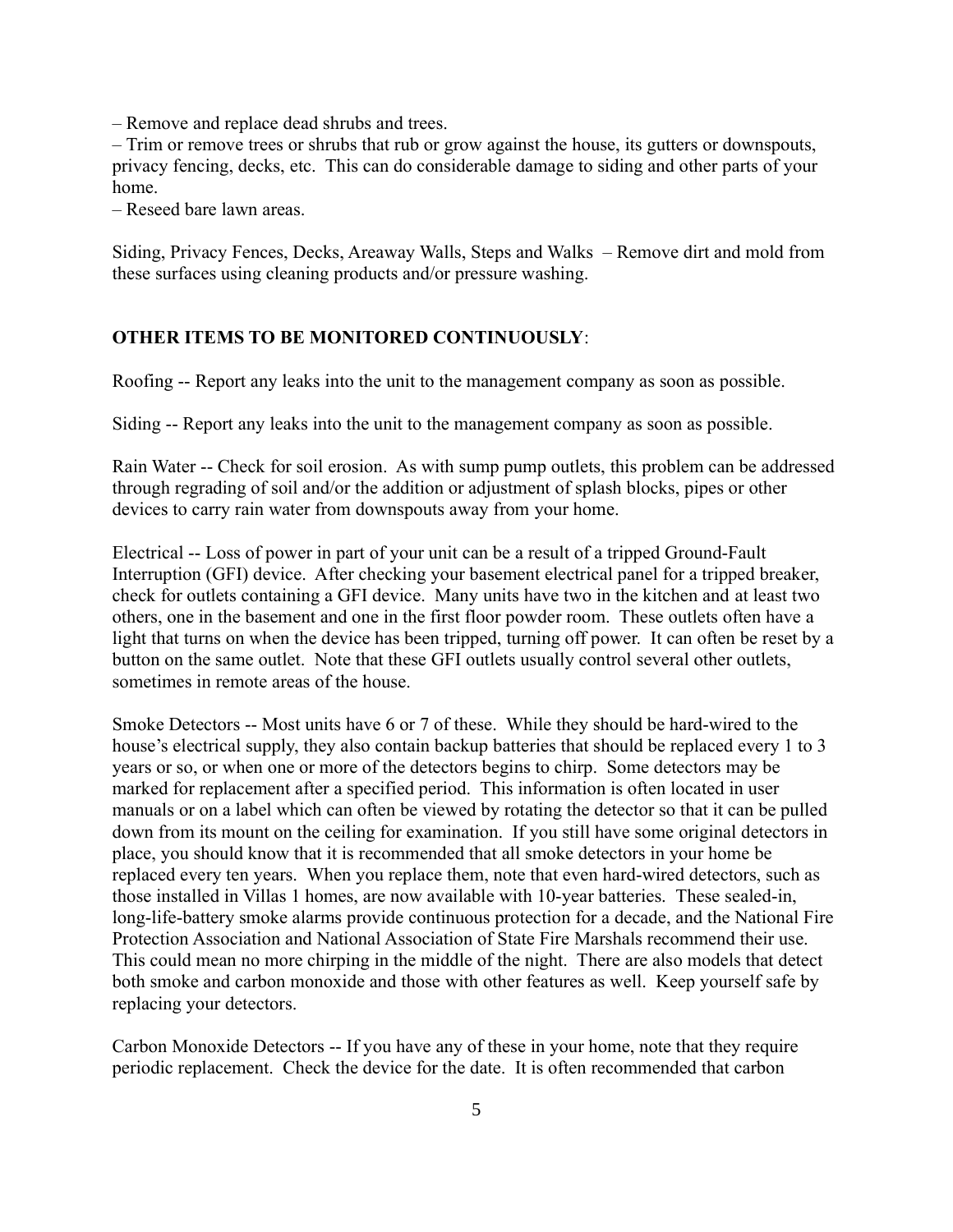monoxide detectors be placed on each floor of the house containing an open-flame device, including gas stoves or ovens, fireplaces, and gas furnaces or water heaters. In Villas 1 homes, that suggests that one should be placed, at least, in the basement and on the first floor.

Bird Roosting -- In the spring, birds may attempt to build nests in your unit. The most common location is in the vents that exit through the rear or side of your home. Fan vents from seldomused bathrooms seem to be particularly inviting to birds. These vents are a unit owner responsibility. We have found that cages installed over the vent outlets effectively solve the problem. These cages are available from hardware stores. If you observe birds entering your home anywhere else, please contact our Property Manager.

Termites and Other Pests – Some concerns have been raised about termites in the neighborhood and the risk of infestation of individual homes. Some of our units have experienced infestations. Here is some general information about these potential pests and possible responses.

Responsibility – Under the Villas 1 condominium documents, as unit owners, we are each primarily responsible for controlling any pests in our units (By-Laws Article XIII, Section 1 and Declaration Article 10(k)). If we should fail or refuse to do so, the Condominium is authorized to enter, inspect and complete extermination, as needed, at our expense. We are aware that some unit owners have arranged with pest control companies to monitor or treat as necessary for termites, which are potentially damaging pests. The condominium association is responsible for all aspects of maintenance of the common elements of Villas 1 (those parts that are not units), which includes, for the most part, roads, sidewalks and a few grassy areas such as that in the Secret Waves square.

The nature of the pest – Subterranean termites are native to Maryland. As a result, it is not a surprise when some are found in a neighborhood. On the other hand, when these pests gain entry to the wooden portions of a house, they can slowly do considerable damage to the structure if their presence is not detected and addressed. These insects eat wood but require moist conditions to live. Their most common food is therefore rotting, moist wood such as old tree trunks. They can, however, sometimes reach the wood in houses, even if the wooden part of the house is not in contact with the ground. To do so, they typically construct mud tubes against surfaces such as foundation walls, or exploit cracks in such walls, in both cases to provide protected passages between their underground nests and wood. The most commonly noticed termites are those specialized forms with wings. These "swarmers" leave the nest to seek to start new nests. Most perish. These are not themselves the type of termites that eat wood; those stay largely underground. The swarmers resemble flying ants. Here are links to publications that explain all this in more detail and explain how to tell the difference between ants and termites, one from EPA and two from the University of Maryland Extension Service – https://www.epa.gov/safepestcontrol/termites-how-identifyand-control-them, https://extension.umd.edu/hgic/topics/termites , https://extension.umd.edu/learn/termiteidentification . All of these articles contain links to related information.

Here is a short version of the main differences between the flying versions of: -- TERMITES: Thick waists, Antennae not elbowed, Front and rear wings of equal length. -- ANTS: Thin waists, Antennae elbowed, Front and rear wings of unequal length.

Seeing some termites near your home should not alarm you. On the other hand, finding mud tubes on the concrete foundation walls of your home leading from the ground to the top of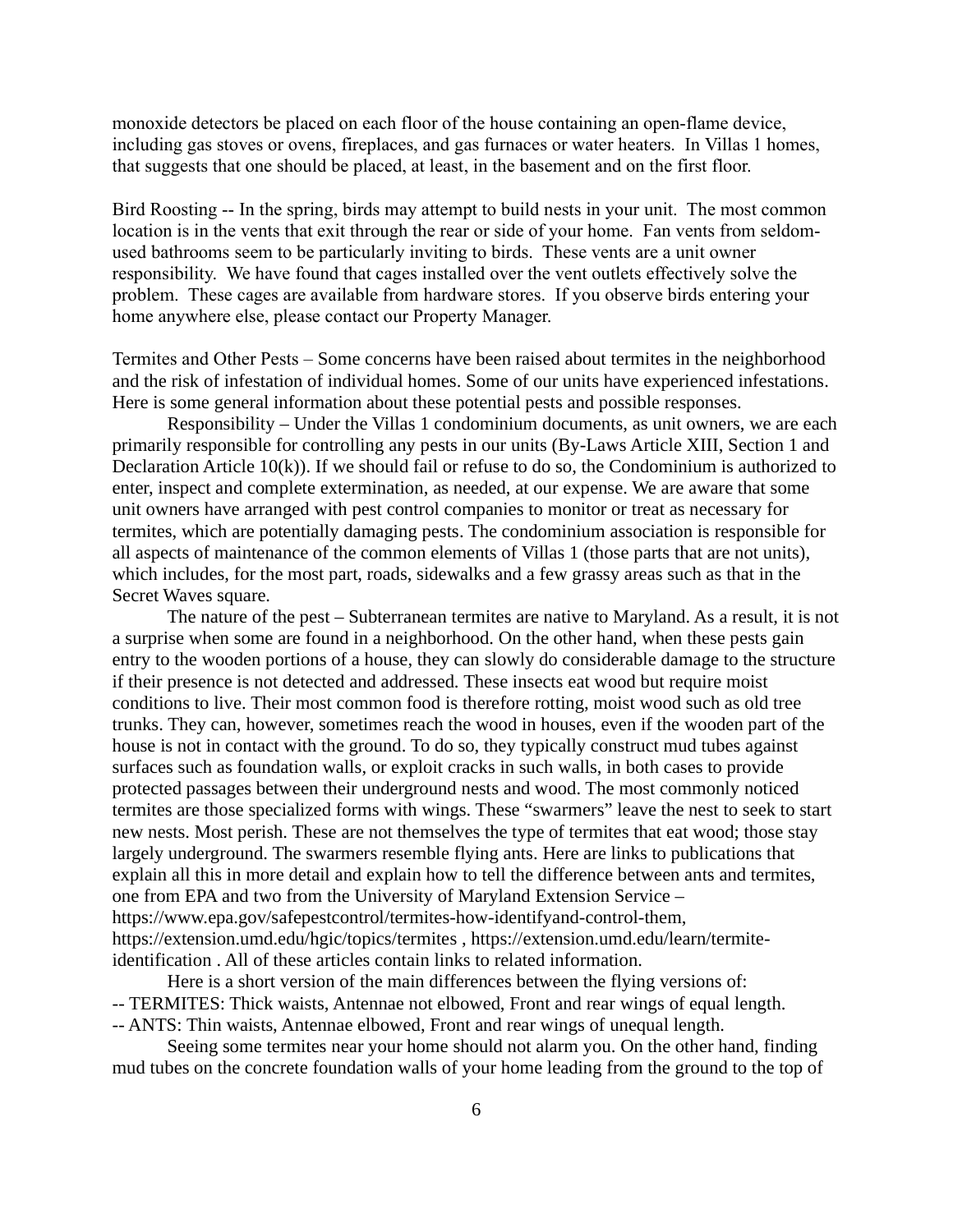the wall is another matter, and may indicate that termites have gained access to the wooden portion of your home. Other observations that may warrant concern include the presence of mud that seals existing cracks or joints in wooden structures, or piles of termite wings inside your home. Most alarming would be the detection of termite-damaged wood. This could happen in a deck—which is the unit owner's responsibility to maintain, repair and replace (see Bylaws, Art. XIII, Sec. 1(F))—though most pressure-treated wood is resistant to termites. Within individual homes, such damage is sometimes revealed by blistered paint, a soft surface, or a dull sound when the wood is tapped. Any of these observations may suggest an infestation and a possible need to get help from a licensed pest control company. Even then, there is no need for panic, since termites do their damaging work slowly.

So, please do keep your eyes out for possible signs of termite infestation in our neighborhood. If you do observe such signs, please let our property manager, Patricia Lall (plall@wpmllc.com), know about it and what you've done in response.

Post Lamps – Each of our homes is equipped with a post lamp in front with a photocell that turns it on each evening. They are part of the lighting design for our neighborhood and contribute both to safety and appearance. Please check your lamp periodically to be sure the bulb does not need replacement and that there are no other problems with the lamp. The lamp and its post may also require painting from time to time.

## EXTENDED ABSENCES -- Suggested actions to help avoid damage:

Consider turning off the water supply. The supply valve for all water but that to the fire sprinklers is usually located in the basement near the front of the house. It is usually a normal valve with a round handle. Below it there may be a yellow or orange handled valve which cuts off water to the entire house, including the sprinkler system.

#### If you DO turn off water to the house:

Turn off water heater. Instructions are usually on the appliance.

Turn off ice makers in any refrigerators. This can often be done by turning off a switch inside the freezer compartment or on the icemaker, or by following other instructions that can often be found there.

If you do NOT turn off water to the house: Please consider turning off the valves supplying hot and cold water to the clothes washer. These valves are located in the laundry room and are connected to the washer by hoses that are more likely to fail than pipes. (For this reason, it is also wise to replace these hoses every few years. The more expensive hoses made with braided metal mesh promise to last longer.) To save energy, you may also wish to set your water heater to a "vacation" or lower-temperature setting.